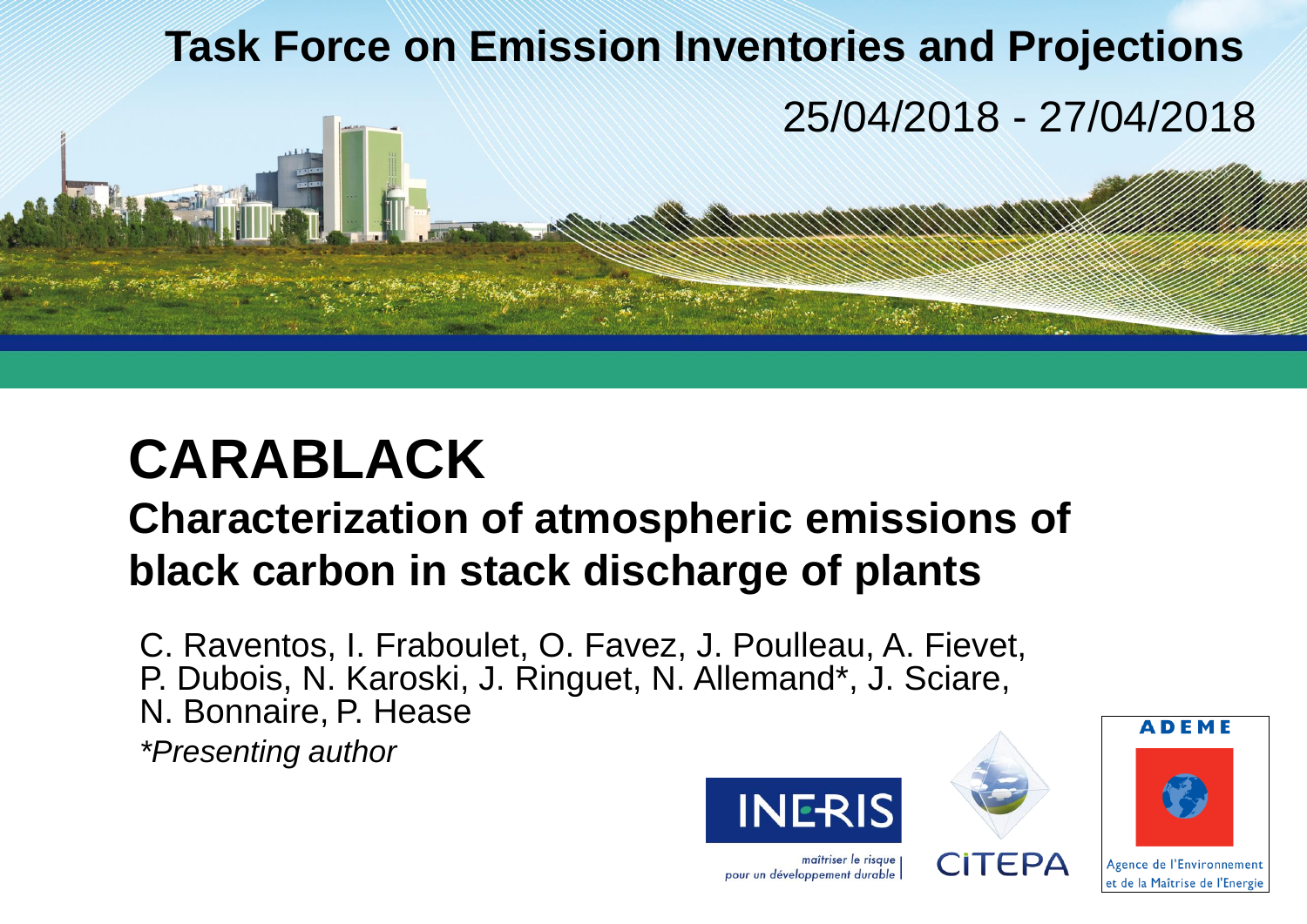# **Partners and collaborations**

- ➢ Project coordinated by **INERIS** (French National Institute For Industrial Environment And Risks) as part of its activities supporting French Ministry for an Ecological and Inclusive Transition (MTES) (cecile.raventos@ineris.fr)
- ➢ Partner: **CITEPA** (French Interprofessional Technical Centre for Studies on Air Pollution) responsible from French emission inventories and projections for MTES
- $\triangleright$  In collaboration with :
	- **LSCE** (French Laboratory for Sciences of Climate and Environment)
	- Industrial sites where the trials were performed

## **Work supported by:**

**ADEME** (The French Environment and Energy Management Agency)









pour un développement durable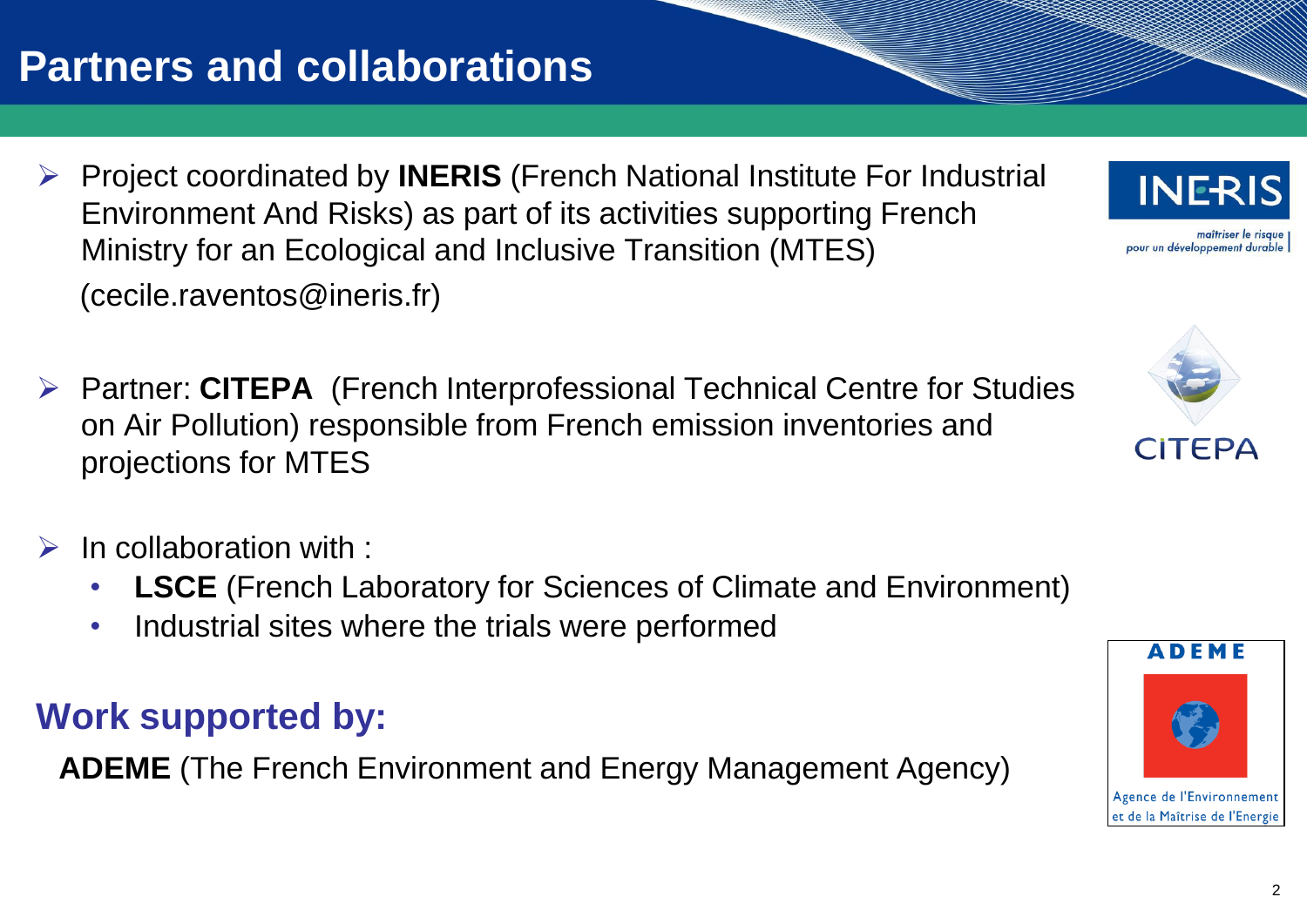

#### ➢ **Characterisation of BC in ambient air as requested by Directive 2008/50/CE**

- **→ One measurement method standardised in FU since 2017: FN 16909**
- ➢ **But absence of requirement for BC measurement at the emission of stationnary sources; no emission limit value (ELVs)**
	- → Limited emission measurement data from stationary sources
	- Measurement methods rarely described: comparability of methods and results?
	- $\rightarrow$  No standardised methods

➢ **Nevertheless inventories are established, based on EF (emission factors) : 1 st inventory in France carried in 2013 (CITEPA)**

- Applied methods and characteristics?
- $\rightarrow$  Reliability of established inventories?
- $\rightarrow$  Way of improving?



and de la découvrier de la découvrier de la découvrier de la découvrier de la découvrier de la découvrier de l<br>Les découvriers de la découvrier de la découvrier de la découvrier de la découvrier de la découvrier de la déc

3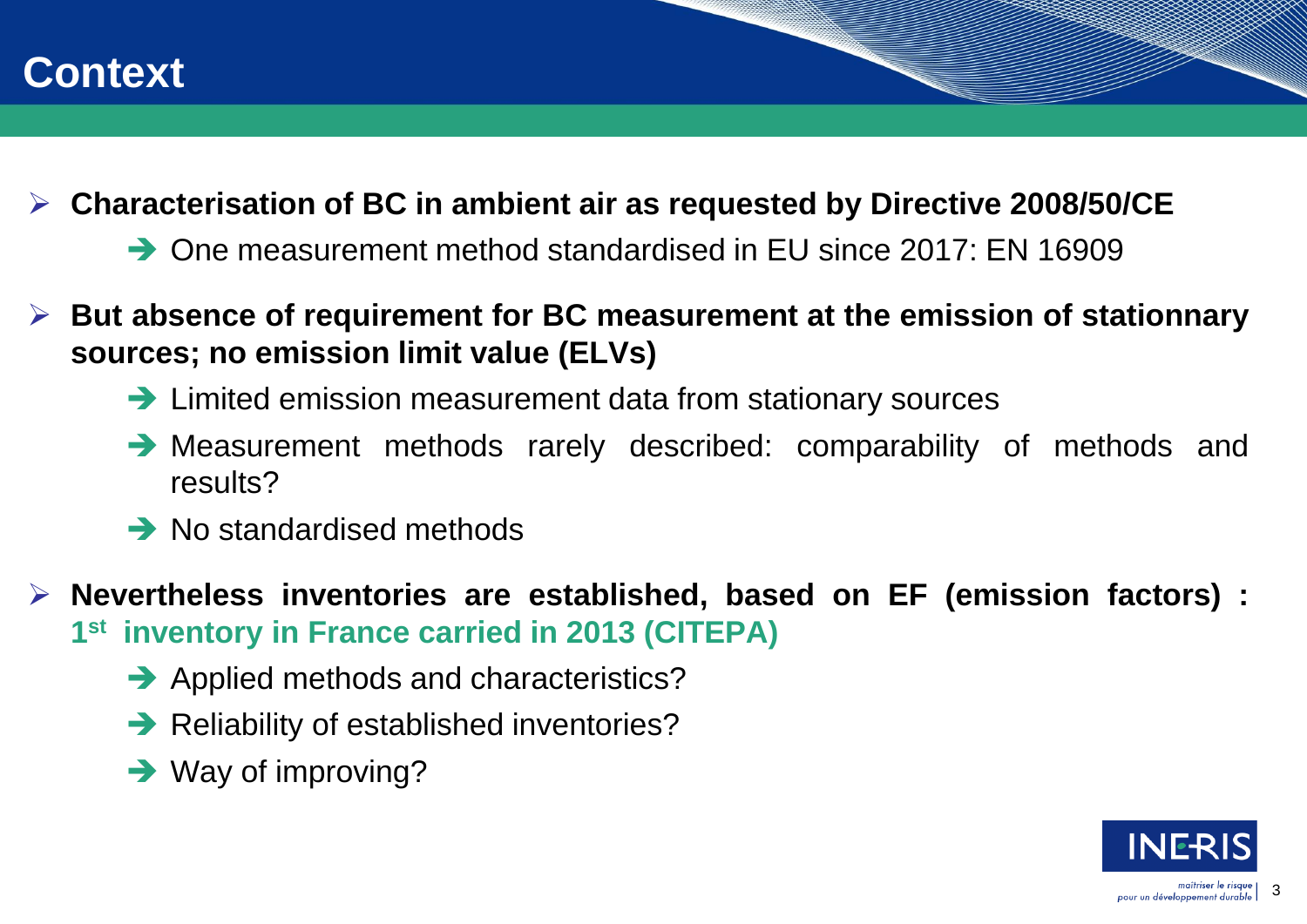# **Objectives and methods**

- ➢ **Identify the measurement methods of black carbon in stacks:**
	- Already applied for the characterisation of stationary source emissions
	- Or those applied for ambient air but which could be adapted for emission

**State of the art on black carbon measurement methods**

- ➢ **Assess the different measurement methods selected during a campaign of trials on INERIS bench test:**
	- **E** Implementation
	- Performances
	- **Comparison of results obtained during measurements on a same BC/PM** matrix

■ Assessment of the size distribution of black carbon particles **NOTE: inventories are based on BC EF (emission factors) expressed in most cases as a BC fraction in PM2,5**

 $→$  **black carbon emissions are derived from: EF(BC/PM<sub>2.5</sub>) x EF (PM<sub>2.5</sub>)** 

➢ **Measurement campaigns performed on 2 biomass boilers for heat and hot water production (capacity 3,5 and 5,5 MW): selected in a sector identified by CITEPA as an important contributor of black carbon emissions in France**



and de la découvrier de la découvrier de la découvrier de la découvrier de la découvrier de la découvrier de l<br>Les découvriers de la découvrier de la découvrier de la découvrier de la découvrier de la découvrier de la déco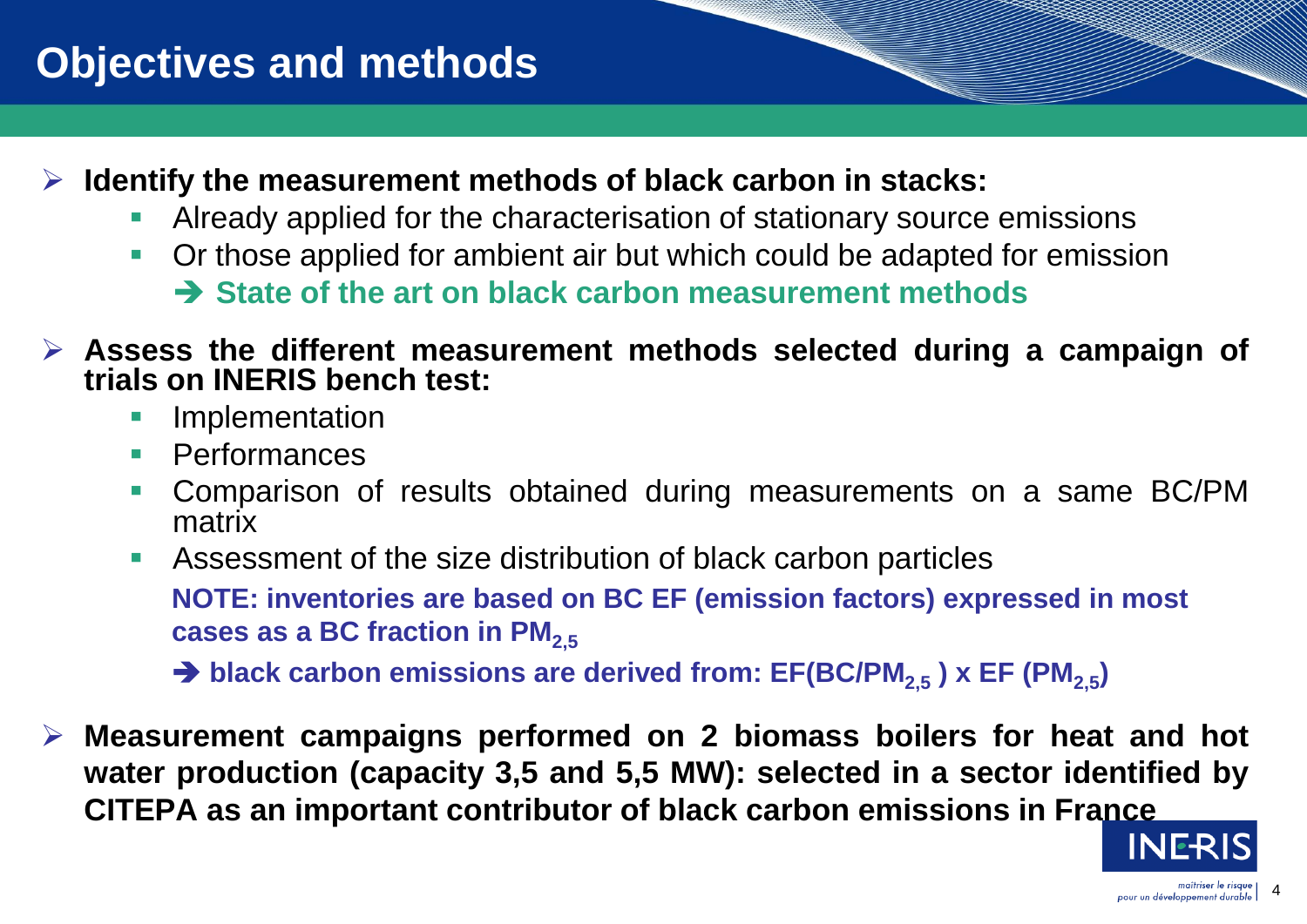The Scientific Advisory Group for Aerosols of the Global Atmosphere Watch program of the World Meteorological Organization (WMO) recommends:

**Use BC as a qualitative term** whatever the measurement method is but use:

- ✓ **Equivalent Black Carbon (EBC) when optical methods are used.** The absorption rate of the aerosol is converted in EBC with the Mass Absorption Coefficient (MAC). The MAC should be always reported
- ✓ **EC Element Carbon when thermo-optical methods are used**



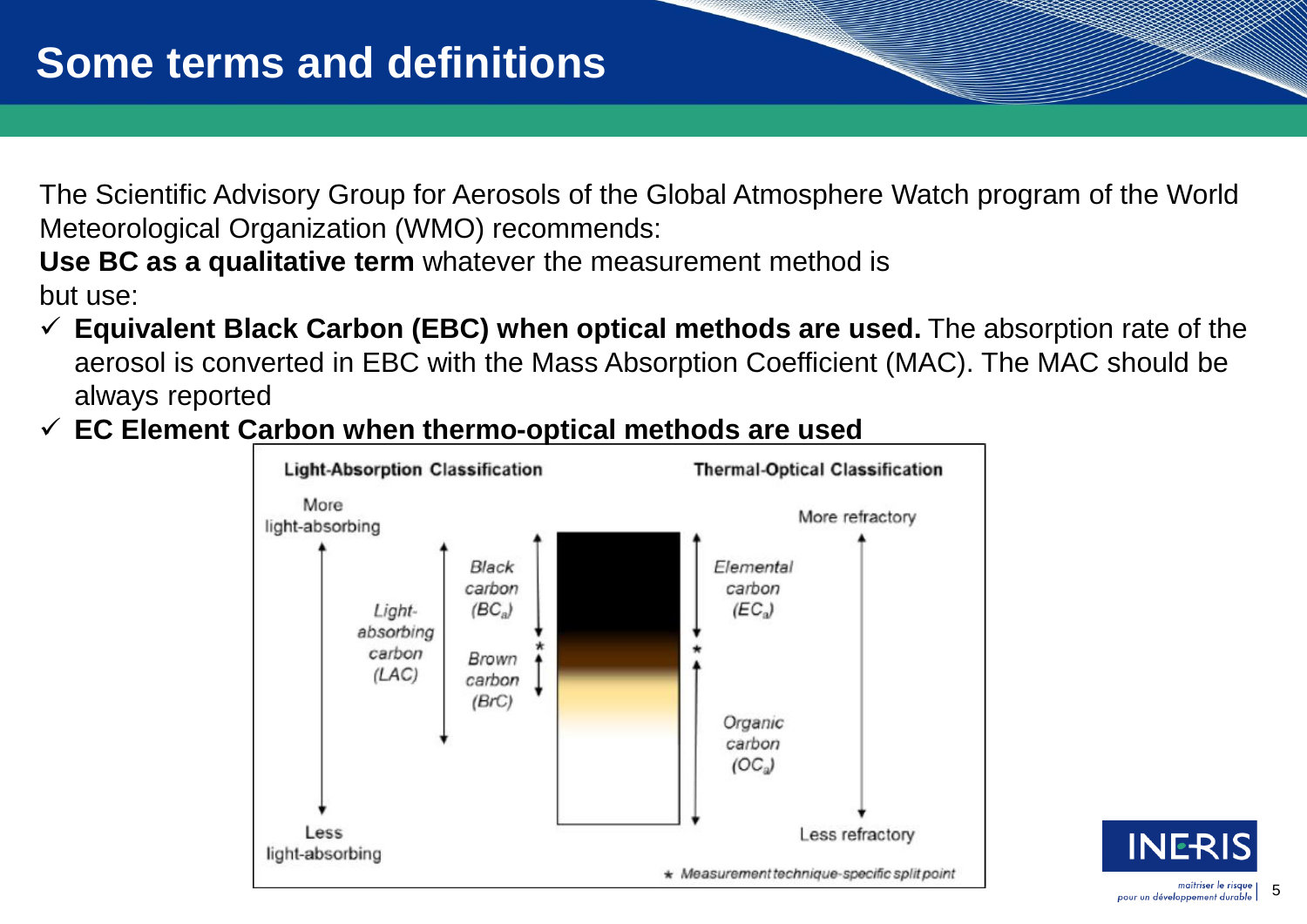# **Measurement methods assessed**

➢ **Optical methods downstream diluter (automatic method)**



### ➢ **Thermal and thermo-optical methods**

- **Sampling systems implemented:** 
	- $\triangleright$  Sampling system of total particles onto filter
	- $\triangleright$  Impactor to determine size distribution: fractions PM<sub>10</sub> and PM<sub>2.5</sub>
- **Analycal methods tested:** 
	- ➢ Thermal analysis: **method 2-Steps** developed by Cachier et al. (1989) NOTE: analytical conditions initially optimised for diesel BC ambient air measurement
	- $\triangleright$  Thermo-optical analysis (method standardised for ambient air  $\rightarrow$  EN 16909 since 2017) Interest compared to the thermal method: optical correction of artefact due to OC pyrolysis

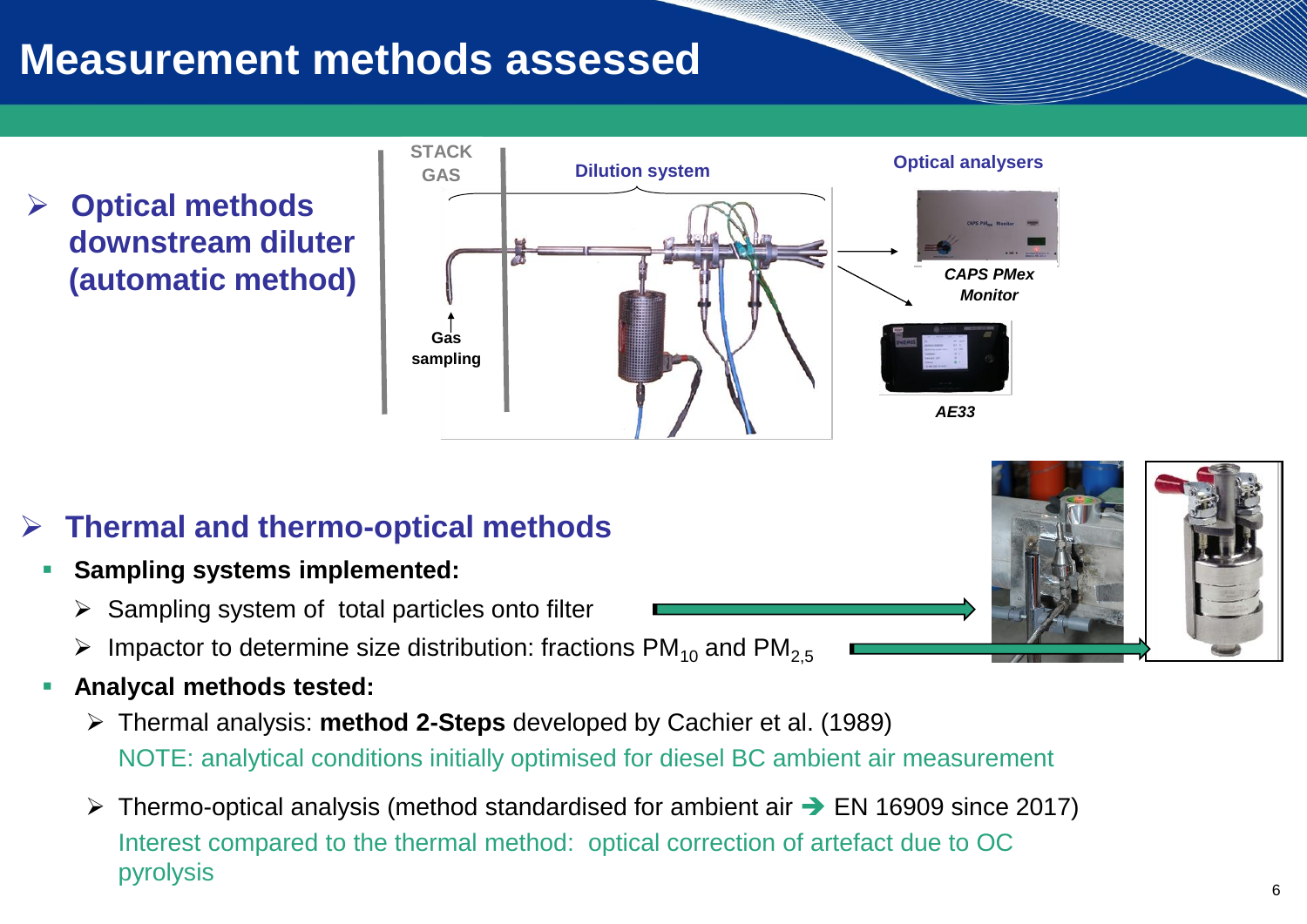## **Lessons from trials on bench test and on site**

#### ➢ **Measurement methods assessed**

- **Good repeatability of each method**
- **BUT** is ignificant differencies between results from optical/thermal/thermo**optical methods** (differencies also observed in ambient air)
	- **Importance to specfiy the method, the protocol and the equipment used together with the results obtained**

#### **Comparison of thermo-optical and optical methods**

**Relatively good agreement during trials on bench tests:** 

BC(optical method)/BC(thermo-optical method) = **between 0,6 and 2,8** 

 $(average = 1.5 - median = 1.5)$ 

#### **But not so good on site:**

BC(optical method)/BC(thermo-optical method) = **betwen 0,1 and 6,2** 

 $(average = 1, 4 - median = 0, 5)$ 

**Difficulties due to lack of reference material** 

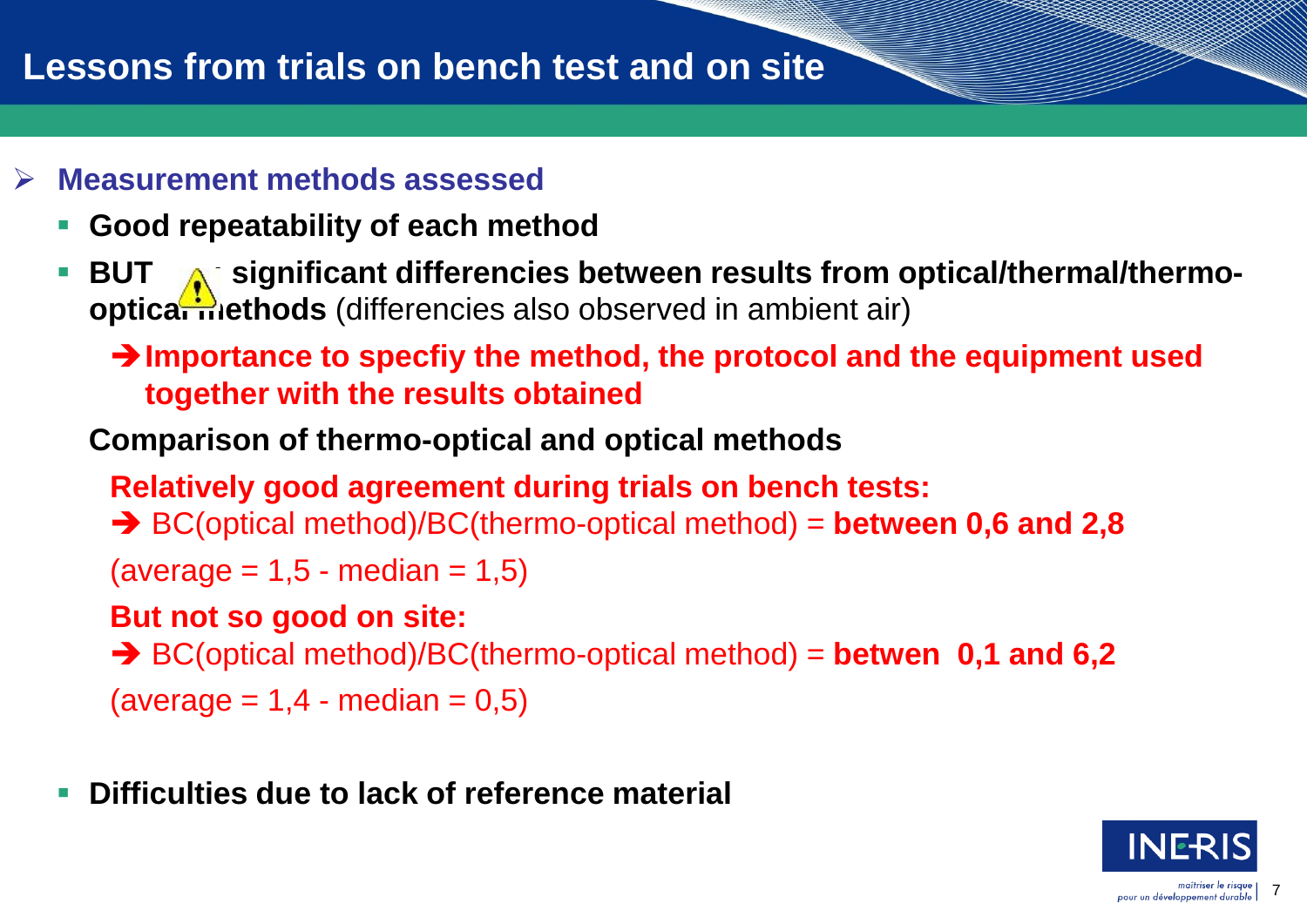#### BC is present in PM2,5 but also other fractions



maîtriser le risa 8 loppement durable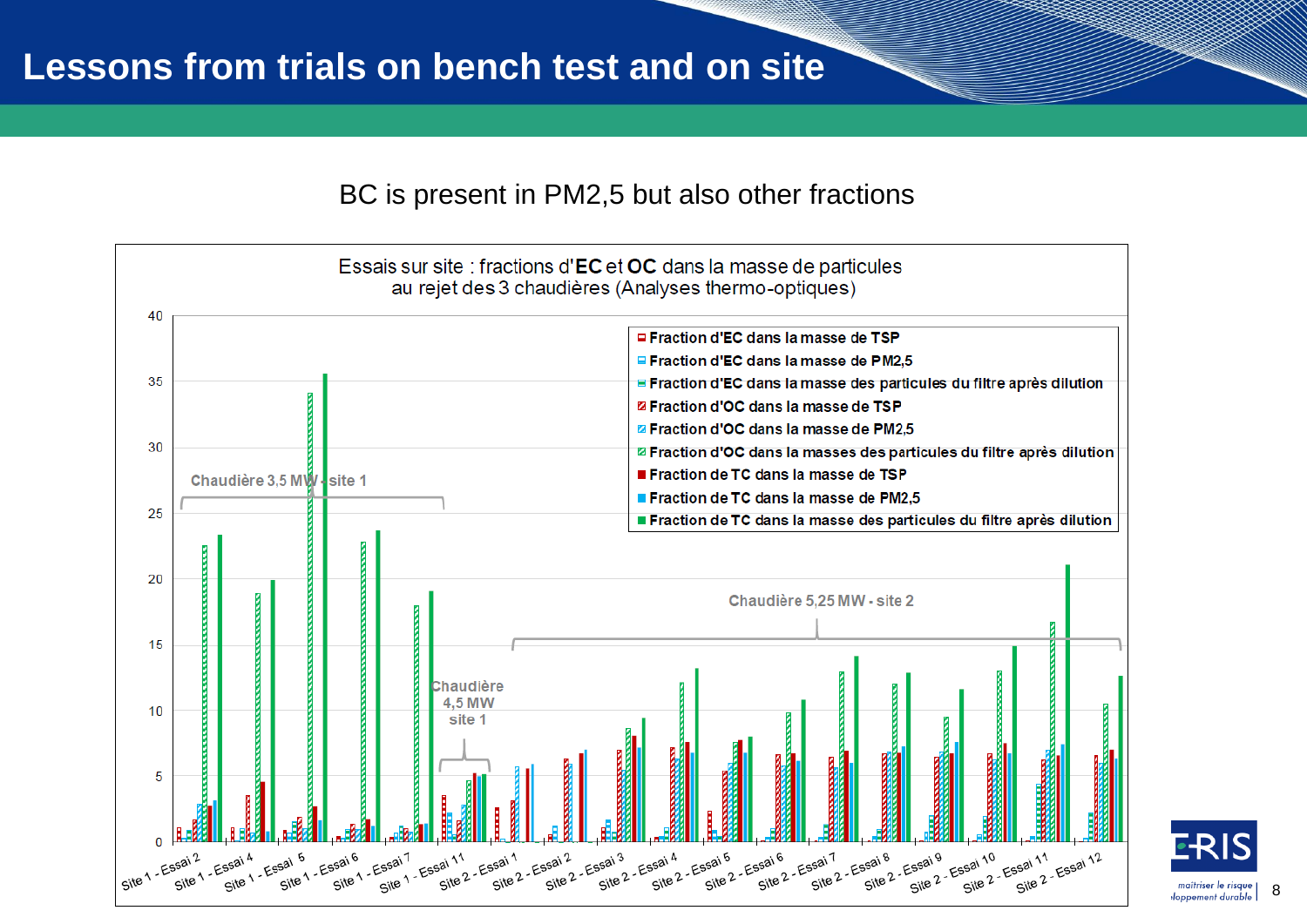## **Lessons from trials on bench test and on site**

#### ➢ **Assessment of EF**

- Estimation of input capacity of the boiler associated to uncertainties
- Main influencing factors for the 2 sites :
	- **Measurement method used**
	- **PM fraction considered, especially when PM larger than 2.5 are not negligible**
	- **→ Recommendation: improvement of the robustness of BC EF determination by performing several measurements**
- Fractions  $[BC/PM_{2.5}]$  of the 2 sites compared to national inventory ratio:

|                         | Site 1        | Site 2        | <b>National inventory</b> |
|-------------------------|---------------|---------------|---------------------------|
| $[BC/PM_{2.5}]$         | $< 1.5 \%$    | $< 1\%$       | $10\%$                    |
| [TC/PM <sub>2.5</sub> ] | $\approx$ 2 % | $\approx$ 7 % |                           |

BUT  $\sqrt{\frac{1}{2}}$  [BC/PM<sub>2.5</sub>] of national inventory is applied for **combustion installations with a rated capacity below 50 MW, burning wood and similar waste** : **10 %**

→ Include all types of wood and waste, and different size of installations



9